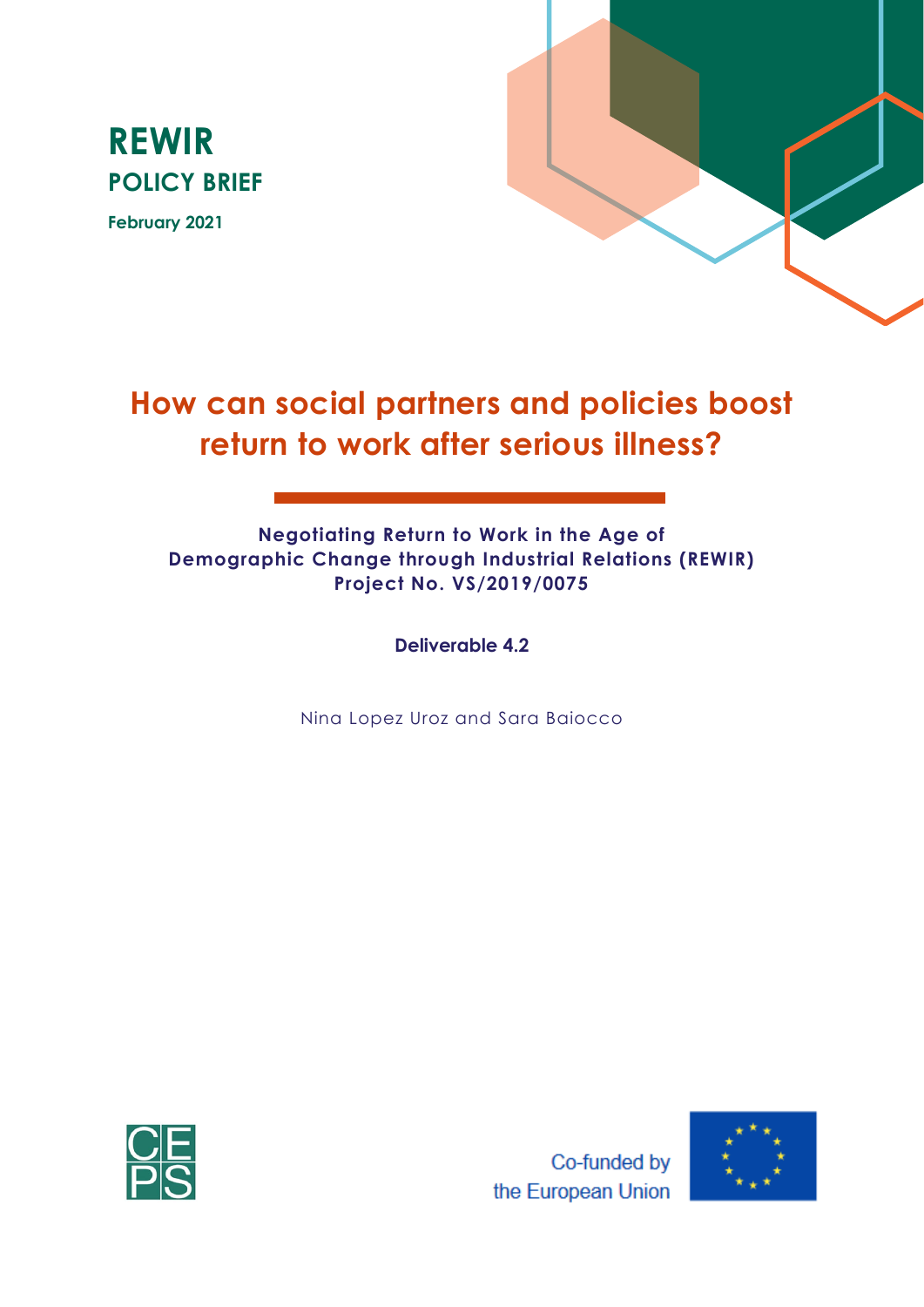## **Table of contents**

| 2. |     |  |  |  |
|----|-----|--|--|--|
|    |     |  |  |  |
|    |     |  |  |  |
| 3. |     |  |  |  |
|    |     |  |  |  |
|    |     |  |  |  |
|    | 3.3 |  |  |  |
| 4. |     |  |  |  |
|    |     |  |  |  |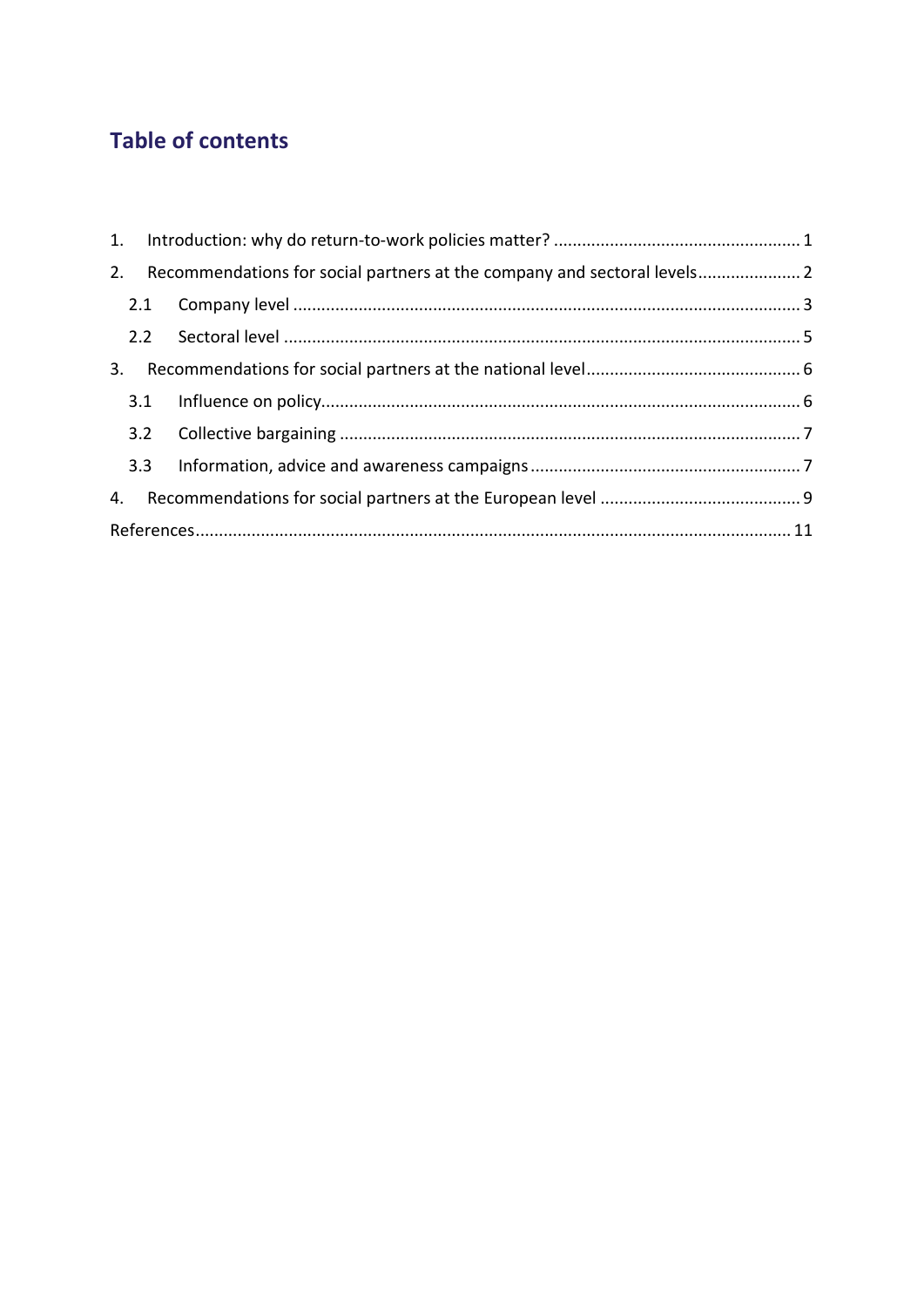## <span id="page-2-0"></span>**1. Introduction: why do return-to-work policies matter?**

Demographic change and population ageing are major societal challenges, with profound impacts for labour markets across the EU. These processes put pressure on the fiscal sustainability of the welfare state and the capacity of healthcare systems. To tackle these challenges, policy measures include raising the retirement age, but also activation measures to support labour market transitions and (re)integration into the labour market for individuals who have become inactive through illness or disability. The latter complement the system of sick leave and disability entitlements, which remain paramount to ensuring the protection of an ageing workforce. Healthy ageing practices, good workplace health standards and increasing fitness for work to enable longer labour market involvement have become EU priorities, as underscored in the Europe 2020 agenda.

The prevalence of chronic diseases is a significant obstacle to the retention of older workers in European labour markets, as the incidence of disease tends to increase with age. Chronic diseases are diseases of long duration and slow progression, such as cancer, cardiovascular diseases, diabetes, musculoskeletal disorders and mental disorders (Akgüç et al., 2020). Over a quarter of the European workforce live with a chronic disease (Eurofound, 2019), which can often mean long interruptions in a career, or even labour market exclusion, and an increased risk of poverty. Returning to work after a long absence can prove difficult and workers can face a lack of support or discrimination when reintegrating into their workplace. In addition to posing a threat to the sustainability of social security systems, inactivity due to incapacity to work can jeopardise the fundamental rights of people with a health condition leading to a prolonged impairment. These rights, enshrined in the UN Convention on the Rights of Persons with Disabilities and the European Charter of Fundamental Rights (Arts 15, 21 and 26), include the rights to work and to reasonable accommodations at the workplace.

To address these issues, return-to-work policies are key, encompassing both workplace reintegration and vocational rehabilitation (Akgüç et al., 2020). They entail support to return to the same company and job held before the prolonged absence from work, as well as reskilling measures to perform new tasks or a new job after a prolonged absence. The need for re-skilling could arise either from the consequences of the illness, enabling the worker to perform different tasks from before, or from changed production patterns and work organisation in the firm during the absence of the worker. It could eventually lead the worker to change occupation, employer or sector of employment.

Social partners can play a role in addressing these issues, participating in the development and implementation of return-to-work policies. Their role is particularly relevant as they are instrumental in the functioning of the labour market and directly shape the working environment. As they are involved at several levels of the decision-making process, they can pursue different types of actions to improve reintegration. At the company and sectoral levels, they can focus on developing tailored guidelines and processes to ease the return to work. At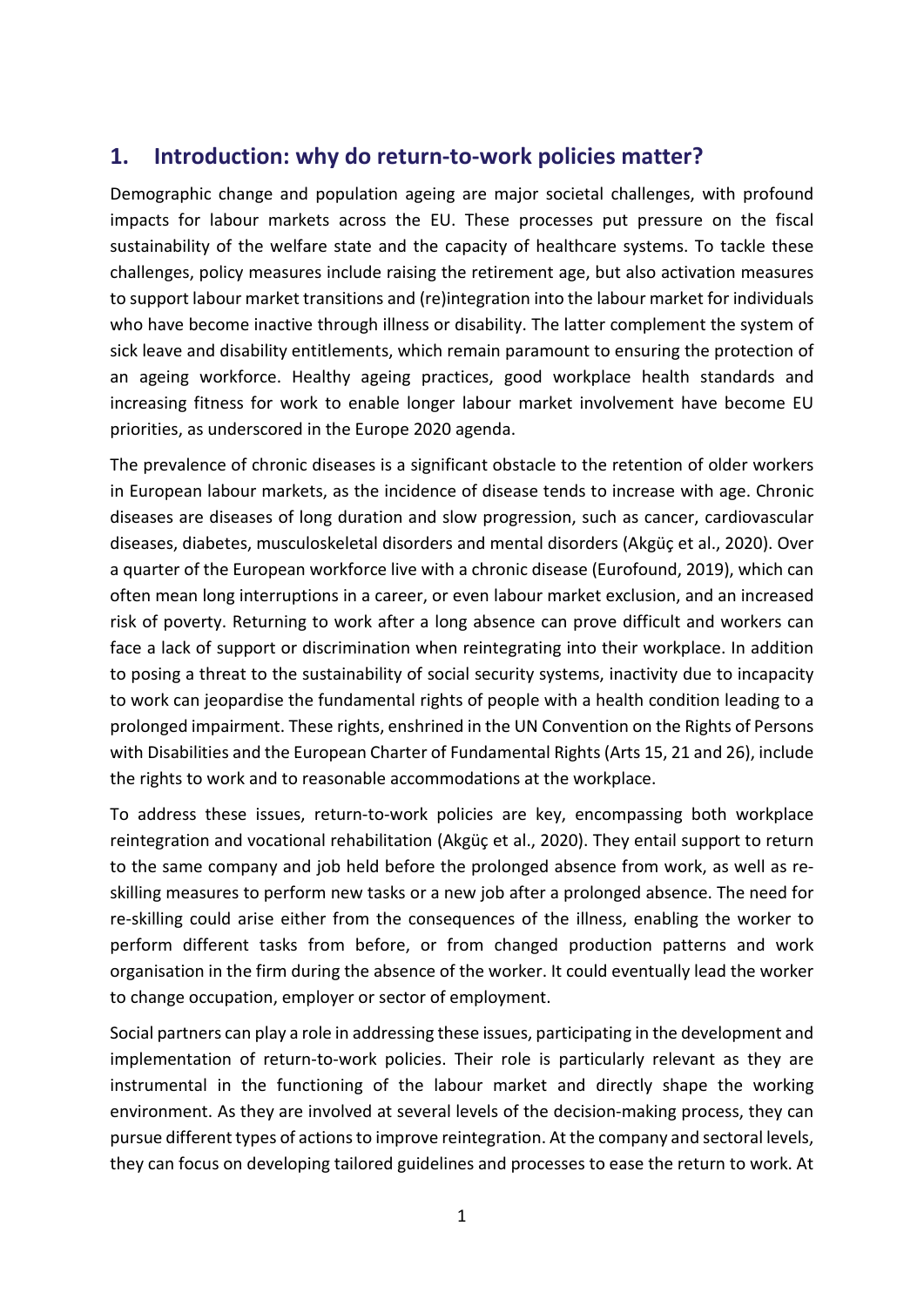the national level, they can negotiate cross-sectoral collective agreements and influence the development of the national policy framework. At the EU level, they can facilitate efforts on the EU's priorities on active ageing, demographic change and workers' wellbeing by exchanging good practices, raising awareness of this issue and addressing key gaps in the legislation.

Relying on the research results of the REWIR project ("Negotiating return to work in the age of demographic change through industrial relations"), this policy brief presents a few recommendations for social partners at these different levels to strengthen their role in return to work and enhance their contribution to these priorities. Depending on the industrial relations regime and the return-to-work policy framework of the country, the relevance of the following recommendations for each country might vary. The actors involved should consider each recommendation according to their country context and refer to national reports and policy briefs for more specific insights. [1](#page-3-1)

## <span id="page-3-0"></span>**2. Recommendations for social partners at the company and sectoral levels**

Returning to work after a long-term illness can be difficult with one-size-fits-all solutions, given its sensitive and private nature. It involves workers at the margin of traditional social dialogue, industrial relations and collective bargaining, as they are often excluded from professional life during the period of their illness. However, employers and trade unions can play a crucial role at the firm level in ensuring smooth reintegration, for example by providing guidance and involving colleagues and line managers in the process, complementing the action of human resources (HR) and occupational health services. This can also include informal procedures, yet with representation of the interests of all those involved in the return-to-work situation.

Survey findings from the REWIR project show that interest representation was perceived as important at the company level when returning to work. As such, opportunities for employer and employee representatives were identified in assisting practical implementation of returnto-work policies at the company level. The involvement of employers and trade unions or employee representatives in return to work at the company level reinforces basic rights and requirements in reintegration procedures considering the specificities of each situation. Such specificities include the workers' conditions and needs, the characteristics of the firm and its sector of operation. When tailored, the most efficient measures can often be low-cost and take advantage of informal channels, if the discussion is open between the employee and the employer. Social partners at the sectoral level and their representatives at the company level can have a detailed picture of the context in which return to work occurs and the room for more granular actions to ease actual reintegration and rehabilitation at work.

<span id="page-3-1"></span> $1$  For evidence from the six countries and recommendations, the national reports and policy briefs are available a[t www.celsi.sk/en/projects/detail/64/.](http://www.celsi.sk/en/projects/detail/64/)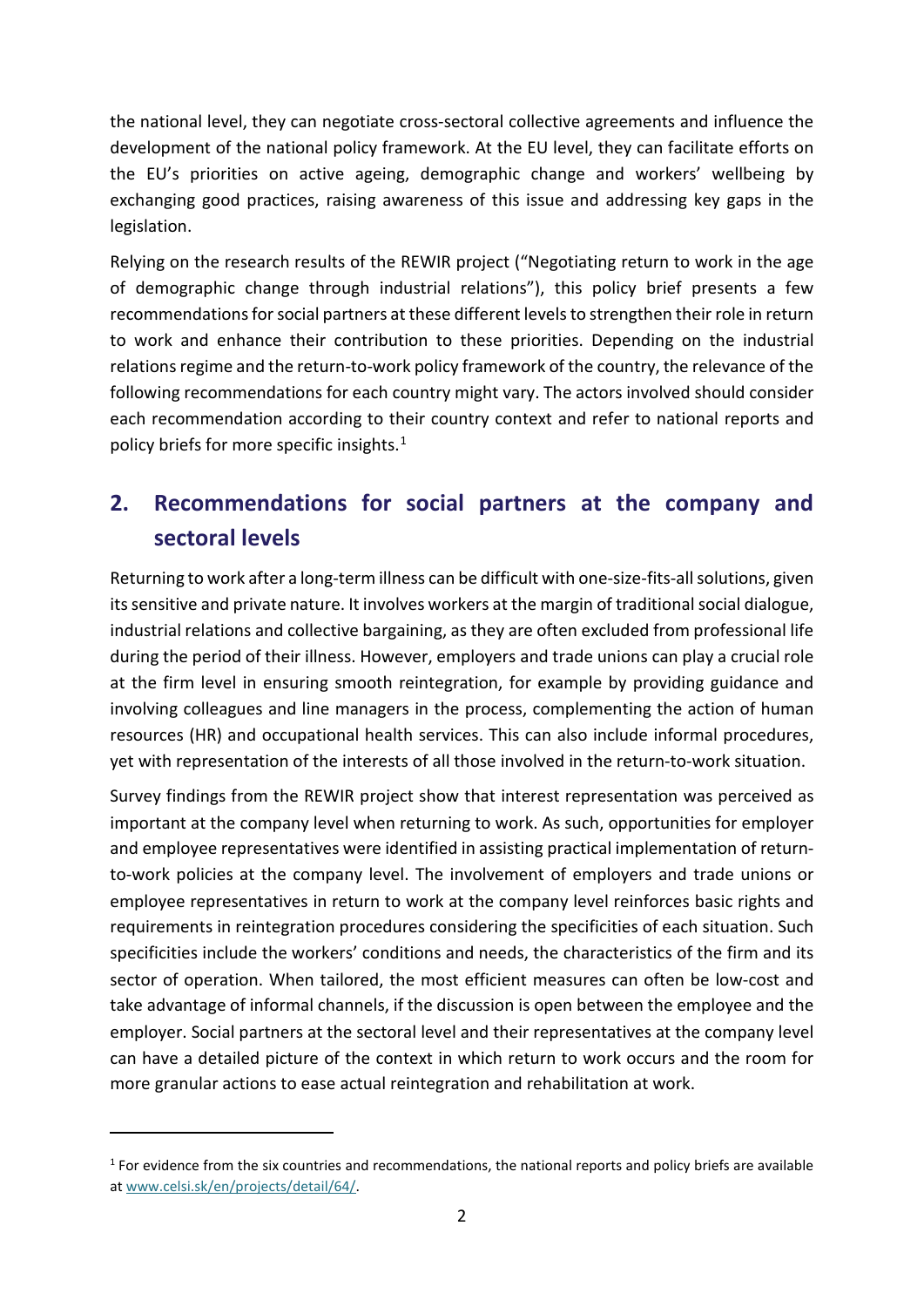#### <span id="page-4-0"></span>**2.1 Company level**

• **Return to work as part of workforce diversity policy and related training.** After long-term sick leave and/or treatment for chronic diseases, workers with reduced work capability because of a health condition can be included within a diverse workforce. Evidence from several countries, such as Estonia and Slovakia, shows that employers, especially large foreign-owned companies, are interested in adopting a workforce diversity approach in their HR policies. This is part of the development of corporate social responsibility, but also a response both to obligations vis-à-vis state policies to employ people with reduced work abilities and to corporate policies within multinational companies. The workforce diversity approach implies recognising differences among the workforce and putting in place measures encouraging productivity and avoiding any sort of discrimination due to a certain characteristic. For example, in Estonia, employers have developed a different frame of reference for addressing people with reduced work capability.

In this context, a first action by employers and employee representatives to embed return to work in diversity policies should be conducting training at the firm level. Such training could involve HR managers and line managers and be about fostering inclusivity at the workplace and return to work explicitly. Examples of this approach are training in disability case management in Belgium and several good practices in Italy developed by patients' organisations or with the cooperation of private firms, patients' organisations and public bodies.

- **Internal policies for return to work at the company level.** Employers and trade unionists at the company level should cooperate to agree on an internal policy for return to work. Industrial relations at the firm level should plan time and occasions for interaction between workers, their representatives and employers to discuss a return-to-work policy at the company level. This topic could be included on the agenda of occupational safety and health (OSH) committees and form part of diversity management strategies, in firms (often larger ones) that have such committees and strategies in place. For example, in Belgium, companies with a health and safety committee must discuss and review the internal return-to-work policy every year. Employee representatives as well as experts on return to work should be included on OSH committees and in outlining strategies on this theme. Relying on research findings, the following aspects are important for a companylevel return-to-work policy and can support the relevant actors in its development. The internal policy for return to work at the company level should
	- o cover **reintegration, vocational rehabilitation** where needed and the approach to offering **reasonable accommodation**. These three aspects could represent a checklist, especially for smaller firms, which may need special support and may opt for more informal but still planned procedures (see the recommendations at the sectoral level below);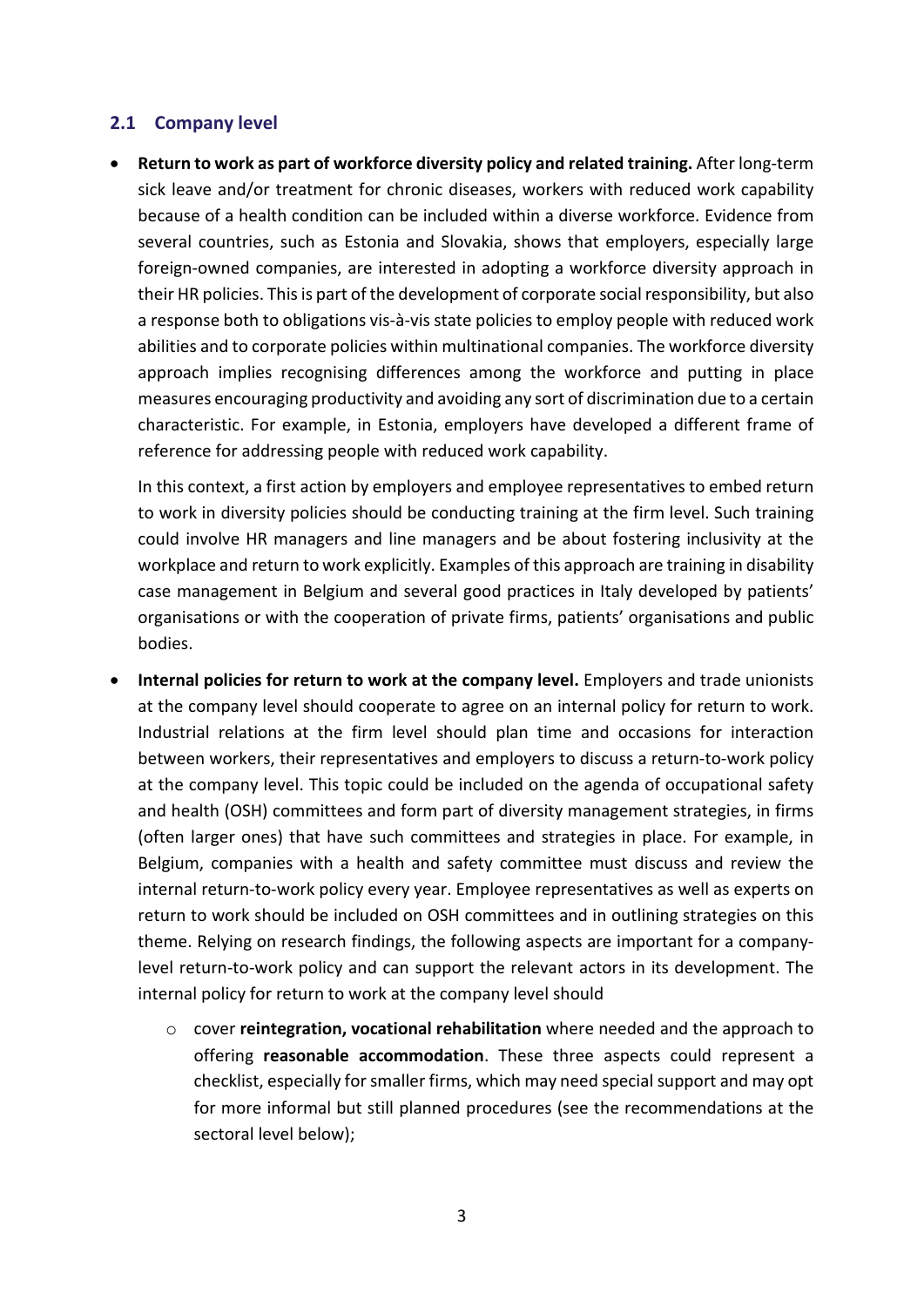- o allow for standard procedures **that are flexible and tailored** to the needs of workers and their medical conditions, considering the option of informal procedures case by case, and based on the interested parties' dialogue and exchange;
- o outline **clear responsibilities** for the employer and the worker to cooperate on making individualised reintegration plans, in coordination with health professionals;
- o define a **code of conduct for the employer and the line manager** on the appropriate way to handle the management of workers' absence and reintegration (informal contacts during the sick leave and regular meetings to discuss the reintegration). This includes well-defined managerial communication procedures with employees from diagnosis and during sickness and recovery until they are ready to return to work; and
- o include an **annual policy review**, which is important as it evaluates weaknesses and emerging needs, and it could benefit from an assessment by the occupational physician.
- **Direct support during reintegration.** Company-level trade unionists or employee representatives can perform important functions in supporting workers in their reintegration process. They can
	- o foster **cultural change** within the firm on the ability to work despite suffering from a chronic illness or having an impairment;
	- o offer **emotional support;**
	- o provide **legal advice** in the event of conflict;
	- o offer **strategic advice** during the negotiations;
	- o be **mediators** with the HR services and with colleagues; and
	- o make sure that the **focus of the return-to-work process and agreement is on the capabilities** of returning employees, for example through ad hoc skills assessment.
- **Dialogue with the occupational physician, general practitioner or specialist doctor**. In challenging cases, both the employer and the employee representatives can call for these professionals, who have a neutral role and help assess individual caveats without undermining the worker's health. In several countries, the occupational physician has a key intermediary role between the employer and the employee, most notably during the employee's preliminary return visit and assessment of work ability.
- **Good communication with colleagues**. The actual process of reintegration at work is a collective experience, not just involving the formerly ill employee. It can often impact the overall workflow in the company, and thus colleagues should be made aware of the process and the potential difficulties, also to avoid stigmatisation and discrimination.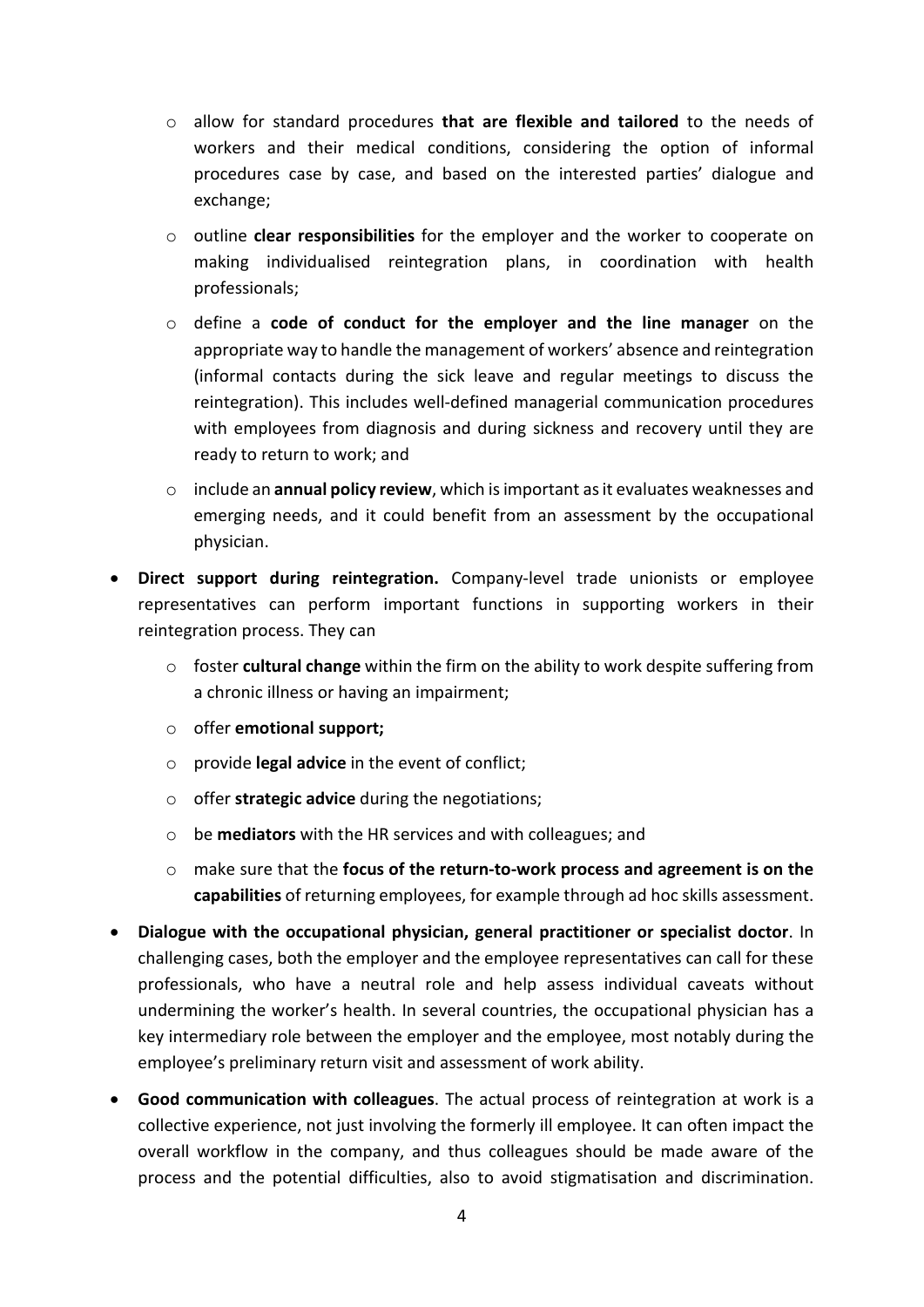Extensive *ex ante* preparatory training at the company level (see the internal policy for return to work at the company level above) can help employees to be well aware of the issues at stake and equip them with adequate tools to deal with the reintegration of a returning colleague.

• **Vocational rehabilitation in the case of dismissal.** When the return-to-work process cannot lead to reintegration within the firm, due to incompatibility between the firm's needs and worker's health, the employer and the trade unionists or employee representatives at the company level should find agreement on vocational rehabilitation. This should include providing the workers with a full skills assessment and possibly certifications to enable them to face (sectoral) job transitions more easily.

#### <span id="page-6-0"></span>**2.2 Sectoral level**

- **Sectoral collective agreements or guidelines addressing return to work**. Sectoral features play a substantial part in determining the possibility and success of reintegration. Therefore, depending on the role and strength of sectoral collective bargaining in the country's industrial relations regime, sectoral social partners are well placed to develop collective agreements or guidelines tackling issues in returning to work. These actors are aware of sector-specific and occupational issues that need to be considered when dealing with actual return to work at the company level. Documents at this level can include practical information and better suit situations for some sectors or categories of workers.
- **Support for micro, small and medium-sized enterprises (MSMEs)**. Certain industries, especially in services sectors, are marked by a prevalence of MSMEs employing the majority of the workforce. These firms often lack HR departments or the legal expertise to implement return-to-work procedures, which become an additional administrative and organisational burden for them. Given the limited size of the staff, these firms also experience a higher opportunity cost for workers on sick leave or reintegrated on a parttime basis, which might lead to more frequent interruption of the employment relationship. In these firms, the level of unionisation is also lower, and the enforcement of workers' rights can be blurred. For these reasons, social partners in sectors characterised by small-scale production and services could devote focused attention and support to MSMEs and their employees. Sectoral social partners could develop mechanisms to pool sectoral resources together for access to specialised administrative or legal services, to consult with health professionals, and to deal with providing reasonable accommodation. On the one hand, a sectoral approach would enable participants to join forces on returnto-work issues, as pooling resources at the sectoral level would be a way to alleviate the costs of reintegration within MSMEs. On the other hand, the expertise put in place would consider sector-specific risks and advice on procedures that would fit the constraints of the sector.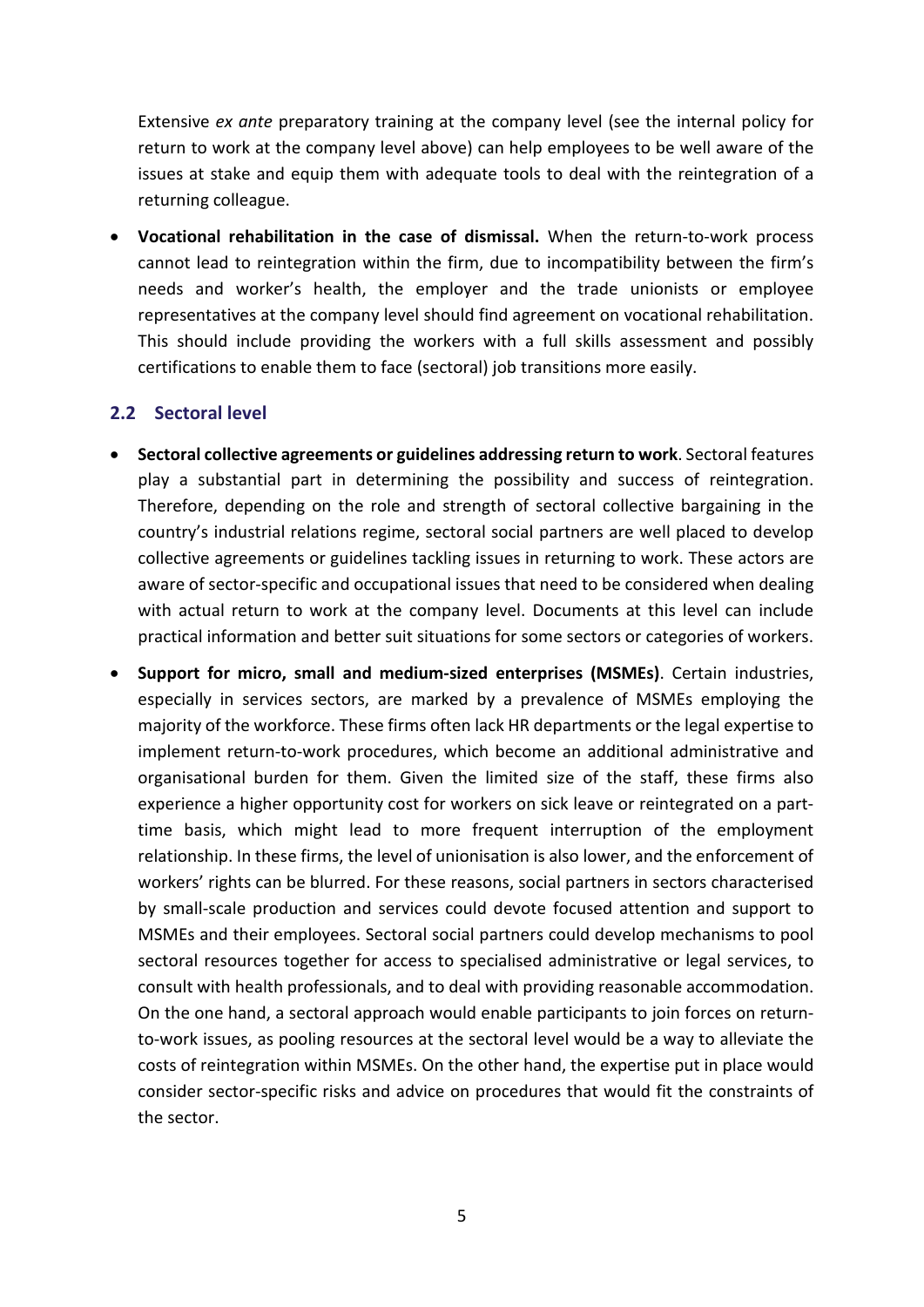## <span id="page-7-0"></span>**3. Recommendations for social partners at the national level**

A tailored company-level approach tends to be more efficient when combined with a broad national framework, at the policy or collective-agreement level. In this sense, the role of social partners in return to work varies not only across assorted industrial regimes, but also depending on the policy framework developed at the national (or subnational) level in this area. The policy frameworks on OSH and those explicitly regulating return to work differ significantly across countries in the EU. While some countries like the Netherlands or Belgium have a body of legislation (including formal procedures) to reintegrate workers after sick leave, others have fewer provisions on the matter, like Romania or Slovakia. In yet other cases, like in Italy, return to work often relies on legislation that regulates broader issues.

In different contexts, national social partners can help develop systems to face the challenges of returning to work. As a common denominator, social partners can address an increasing demand for instruments and tools to deal with situations involving return to work, in light of the growing relevance of this challenge in European countries. This can be done mainly through three channels, though the actual strategy can be developed considering the country's industrial relations regime and policy framework.

#### <span id="page-7-1"></span>**3.1 Influence on policy**

- **Advocacy for integrated provisions in return-to-work policy.** Where detailed policies on return to work exist or can be developed in the future, social partners could take part in the policymaking process and stress the importance of an integrated approach to return to work, from prevention and early intervention to actual reintegration and rehabilitation. Social partners could insist and cooperate on prevention of professional exclusion through anticipation and early identification of at-risk situations. For example, social partners could insist on systematic medical appointments during the first period of sick leave, which help determine paths for returning to work from the beginning. Then, social partners could draw attention to the period when the worker is back to work. Training courses for vocational rehabilitation, to re-skill when necessary, is a substantial aspect of returning to work, and social partners can help define dedicated paths for that.
- **Better integration of policies on disability and return to work after serious or chronic illness.** Where there is not a dedicated framework, the disability legislation often serves as an umbrella to address return-to-work issues, leaving the distinct situation of people suffering from a chronic disease unclear if they do not have a recognised disability. Social partners should participate in the policy debate, flagging this gap and demanding that it be addressed. Indeed, this gap fails to recognise the spectrum of situations ranging from disability and illness to being in good health and creates uncertainty for employers on how to proceed, ultimately undermining employees' right to work.
- **Dedicated multi-stakeholder fora to inform policymaking.** Social partners can contribute to setting up a forum or a platform for policy discussion on return to work at the national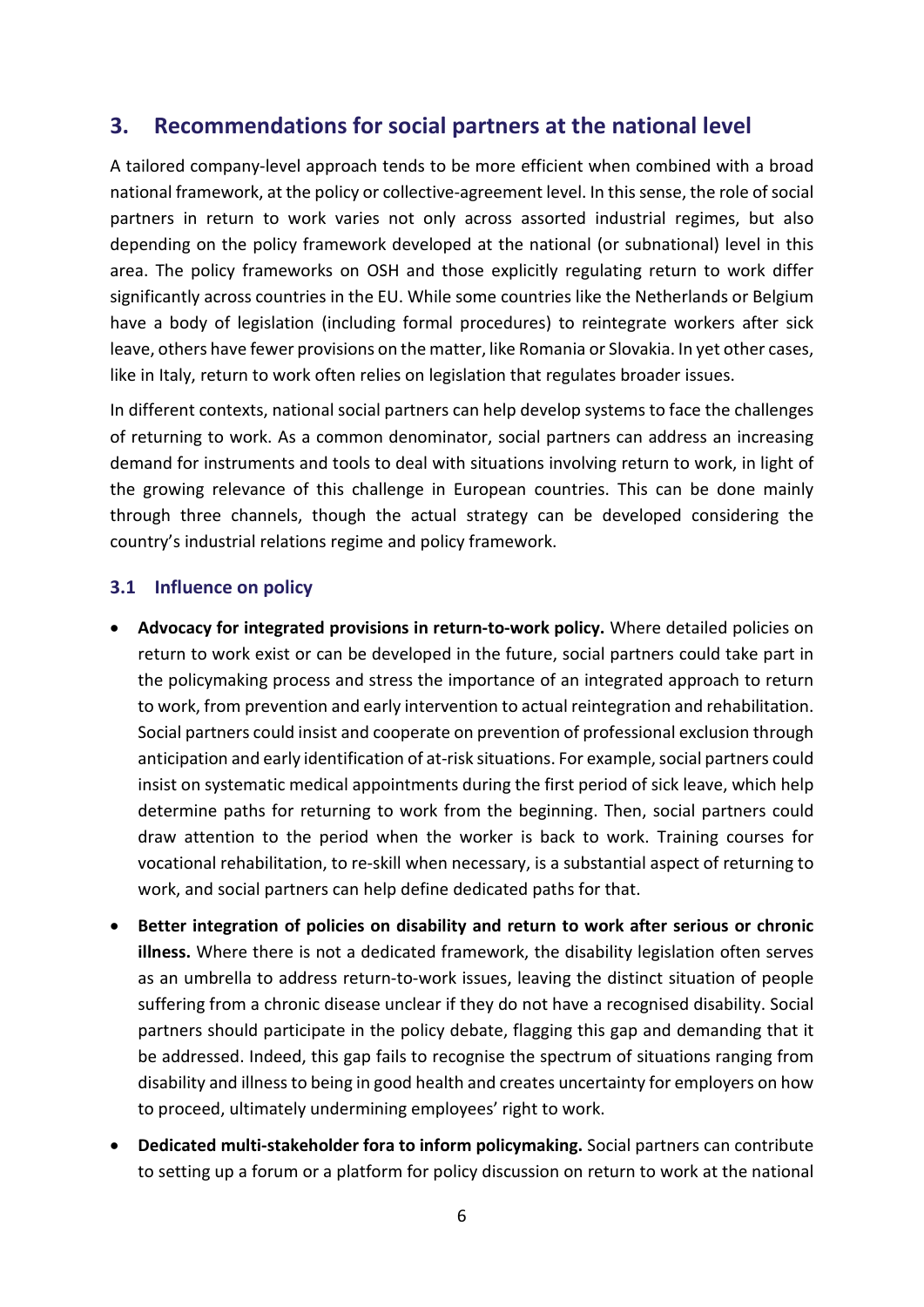level, in cooperation with all the stakeholders involved in rehabilitation and reintegration at work. These stakeholders could include national social security institutions, networks of health professionals, relevant ministries, employment agencies and patients' organisations. Such cooperation could facilitate an open and inclusive dialogue on returnto-work processes and outline the most relevant policy options for the country to inform policymaking. National bipartite or tripartite social dialogue bodies could be the initiators of such a forum. This kind of coordination has taken place in Belgium for example, via the "Platform for consultation between actors involved in the process of voluntary return to work of people with health problems".

• **Data collection on return to work.** Social partners should also insist and cooperate on more comprehensive and systematic data collection at both the company and national levels on the number of workers reintegrated after sick leave and their outcomes. Data collection provisions should be included in relevant policies as part of a monitoring and evaluation system. It would be important to have gender-disaggregated data on the topic, to enable better understanding of the gender-related implications of return to work, as female-dominated sectors tend to allow for less flexibility in terms of tasks and display more atypical and precarious forms of employment.

#### <span id="page-8-0"></span>**3.2 Collective bargaining**

• **Provisions or guiding principles on return to work in collective agreements**. A collective agreement on wellbeing or health at work can be negotiated and ensure workers' right to have support for returning to their job progressively as their health condition improves. Collective agreements could also clearly outline the responsibilities of each stakeholder in the reintegration process. They could set out the duty of the employer to provide training for vocational rehabilitation in order to re-skill. This would be important if the company cannot offer reasonable accommodation to the formerly ill employee or the situation entails unfitness to work following the illness. In this sense, collective agreements could complement policy thanks to more precise provisions for return to work, especially in countries where a clear framework is not yet in place. For example, in December 2020 French social partners agreed on a cross-sectoral collective agreement on health at work. This introduces a new concept on prevention of the risk of professional exclusion, which is the joint duty of employers, employee representatives and health professionals (including the general practitioner, the occupational physician and the health insurance doctor), triggering national policy developments on the topic.

#### <span id="page-8-1"></span>**3.3 Information, advice and awareness campaigns**

• **Awareness raising for employers and workers.** National social partners are well placed to raise public attention on return-to-work issues. Awareness-raising campaigns could focus on the need to avoid discrimination and stigmatisation of chronically ill employees, on the part of both employers and colleagues, which remain open issues at the workplace even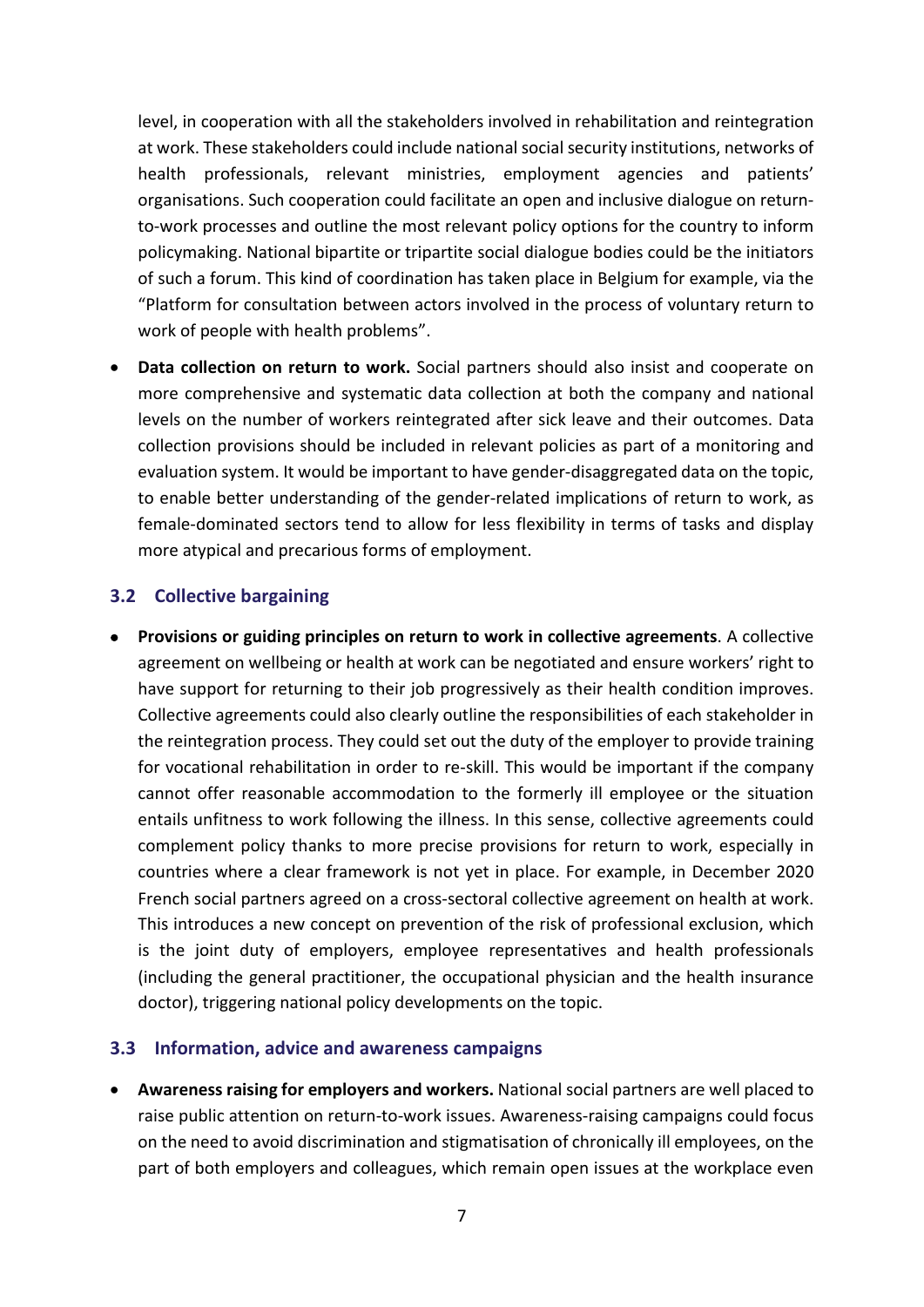where the legislation is well developed. Such awareness raising would be necessary to foster an inclusive work culture in the context of population ageing.

- **Practical guidance for employers and trade union representatives on the ground.** National-level social partners could provide guidance to practitioners on the ground on how to act when workers return to their jobs after an illness, based on thorough knowledge of the legislation and best practices. The legislation on return to work, especially if not dedicated to the issue, provides scattered information that is hard for individuals to navigate. To address these difficulties, social partners, in cooperation with other stakeholders (see the last point in this section below), could help establish online or in-person one-stop shops regarding the norms on return to work and most successful examples to follow.
- **Training and information days**. National social partners could organise such events to improve the ability of on-the-ground actors and local affiliates to negotiate these issues and to provide practical advice in individual cases of returning to work, relying also on specific experts (see also the last point of this section). Moreover, these events could be key to informing MSMEs, which are often unaware of the financial support available to them or the details of the regulations on return to work. In general, these events would be important to raise awareness about potential underexploited public resources dedicated to reintegration and reasonable accommodation.
- **Involvement of health professionals or patients' organisations in the above activities.** As both employers' organisations and trade unions often lack expertise on how to deal with chronic diseases, cooperation with patients' organisations seems especially fruitful for social partners, as these organisations know well the different aspects of illnesses and can provide tailored advice on adequate reintegration processes. Patients' organisations could become more involved in promoting workers' rights to return to their jobs by participating in the set-up of a one-stop shop for information on combining treatment and working life, and the related regulations, as well as by taking part in training and information events for on-the-ground actors.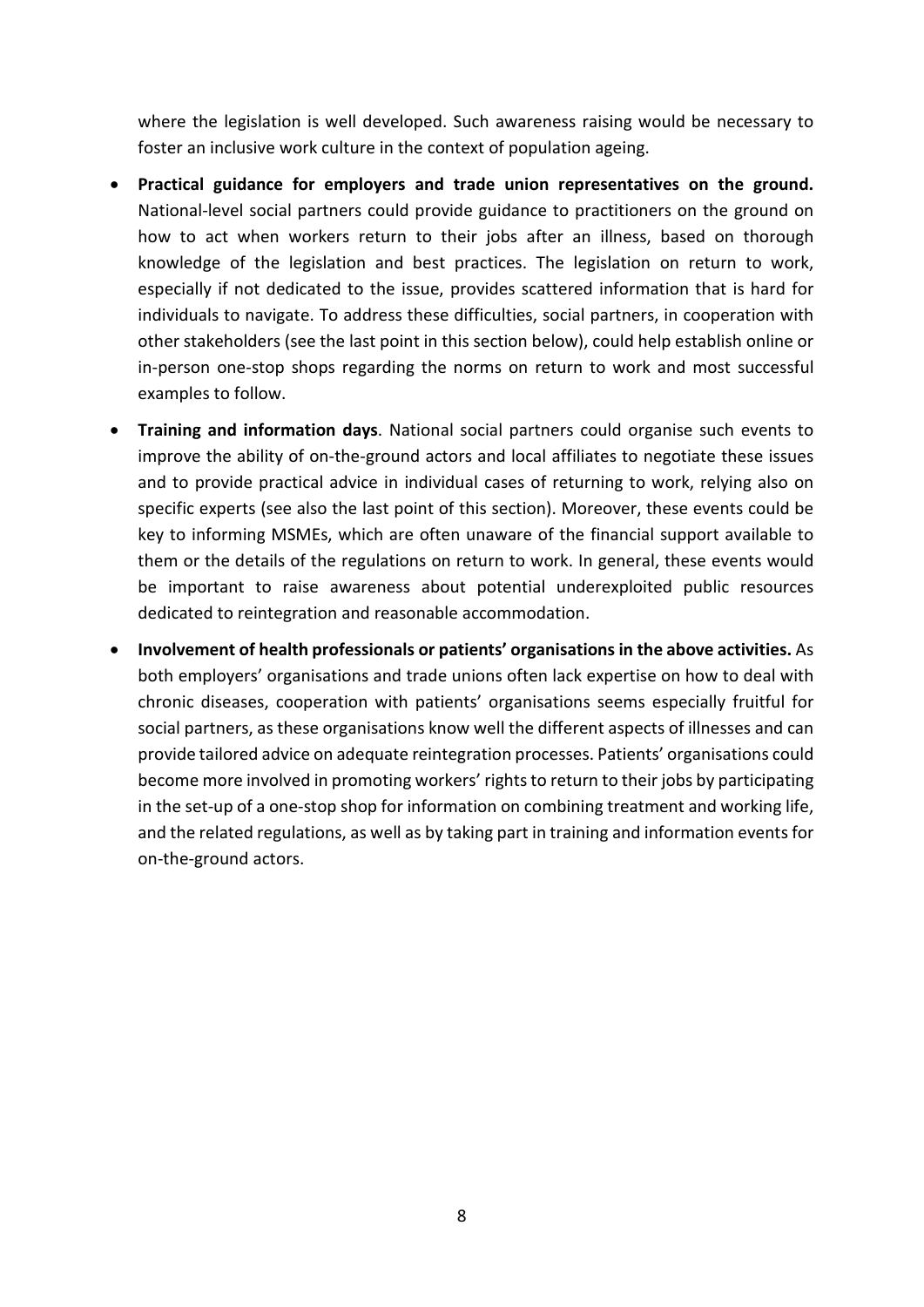### <span id="page-10-0"></span>**4. Recommendations for social partners at the European level**

The evidence collected through the REWIR project suggests that national social partners expect the EU-level social dialogue agenda to include return-to-work policies (Akgüç et al., 2021). It is important, however, to keep in mind the subsidiarity principle and member states' competence on employment and social policy. Accordingly, EU actions on return to work are constrained to non-legislative and non-binding initiatives. Nonetheless, social partners at the EU level could still play an important role in facilitating return to work for workers with a chronic disease in Europe.

- **Advancement of EU policy and social dialogue**. Several EU policies relevant to return to work exist at the EU level. These include strategies for the social inclusion of people with disabilities and anti-discrimination policies, as well as occupational health and safety legislation. EU-level social dialogue could bridge these policies and advocate for addressing the existing gap, and developing a coordinated strategy on the issue of return to work at the EU level. Such a strategy would raise awareness among member states and national social partners and foster developments at the national level. The strategy could be included in a framework agreement between social partners on OSH or wellbeing at work. Return to work could also be addressed more extensively in sectoral social dialogue committees given the sector-specific issues involved in managing the reintegration of workers after suffering from a chronic disease. At the same time, social partners can lobby and cooperate with European institutions to help develop a European policy on return to work or other targeted policy actions, even if non-legislative. Two concrete (not mutually exclusive) options emerge in this sense:
	- $\circ$  Explicit inclusion of return to work within the context of European disability policy could be an avenue, as the **European disability strategy 2021** will soon be published. Drawing from the jurisprudence of the Court of Justice of the European Union on the Directive on Equal Treatment (2000/78/EC), which extended the definition of disability status, social partners could insist that workers with a health condition are covered by the strategy and leverage its provisions to enhance a European approach to return to work.
	- o Return to work could also be addressed more clearly in the new **EU strategic framework on health & safety at work for 2021-27**. The EU OSH framework is primarily focused on prevention of occupational risks but could include provisions on return to work, reintegration, rehabilitation and adaptation of the working environment for reasonable accommodation. Building on the strategic framework for 2014-20, the new one could set up an action plan on returning to work after chronic illness and channels to share best practices and tools among all relevant stakeholders across member states.
- **Exchange of knowledge, experience and best practices**. EU-level social partners are best placed to initiate and engage in capacity-building processes through the exchange of best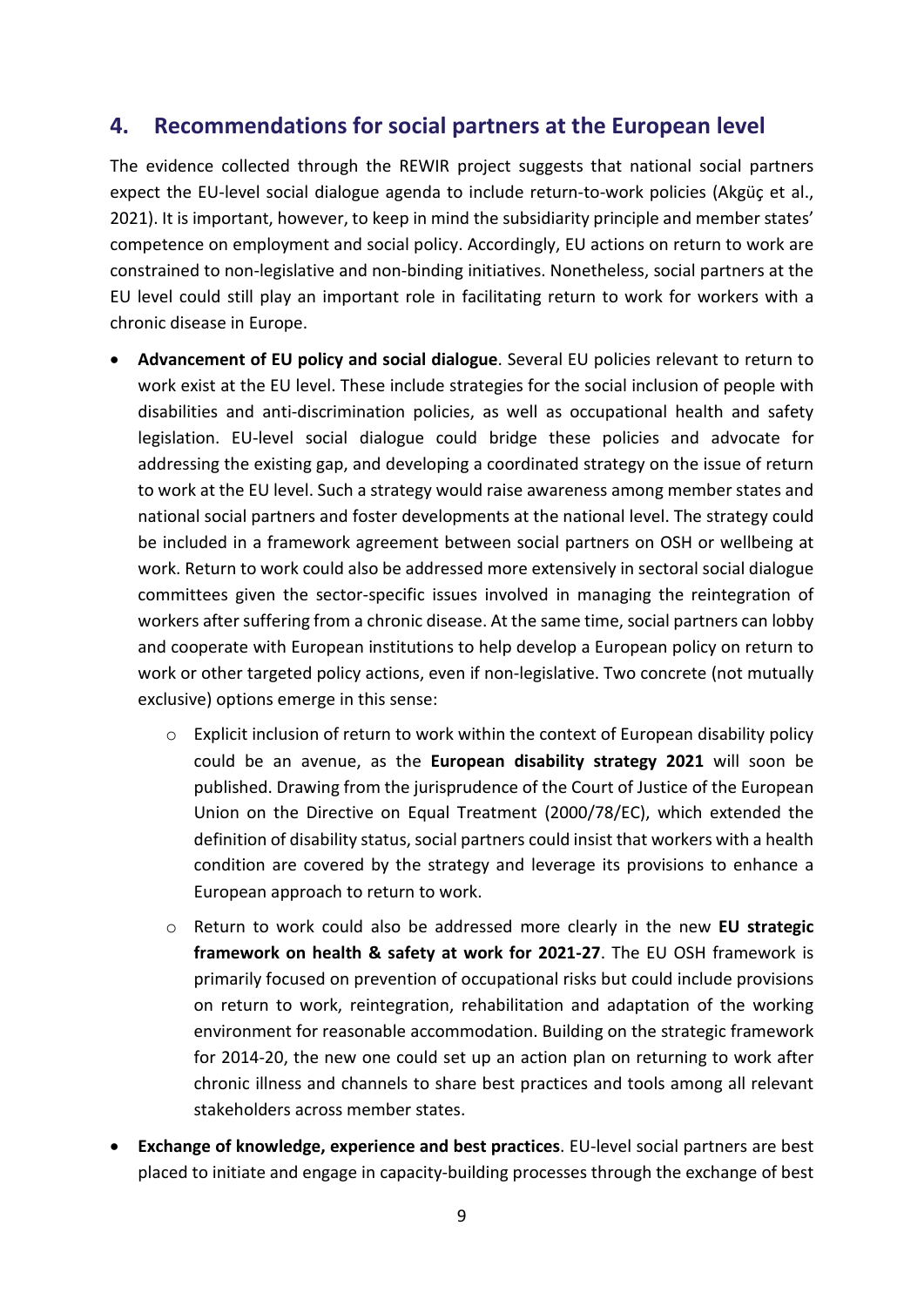practices and learnt lessons. This would contribute to raising awareness among national members of the need to act on return to work through industrial relations at the national, sectoral and company levels. In particular, it should draw attention to provision of reasonable accommodations, as implied in the Directive on Equal Treatment (2000/78/EC). This exchange and learning process could lead to the creation of a joint toolkit for social partners to deal with return to work at various levels. In this sense, it would be important to continue the cooperation with the European Agency for Safety and Health at Work to gather and disseminate knowledge on return to work and rehabilitation processes at the company level and across different sectors.

<span id="page-11-0"></span>• **Cooperation with other stakeholder organisations**. EU-level social partners should enhance cooperation with organisations representing people with disabilities and chronic diseases. These organisations can offer a wealth of information resources to support the design and implementation of return-to-work policies, as well as practical procedures. Enhanced cooperation with stakeholder organisations can be a resource for EU social partners to address return to work as a priority on the EU agenda on active ageing. The exchange of information, development of joint policy objectives or awareness-raising campaigns with these organisations are a few suggestions for action that could lead to synergies between the health and employment sides of the return-to-work issue in social dialogue.